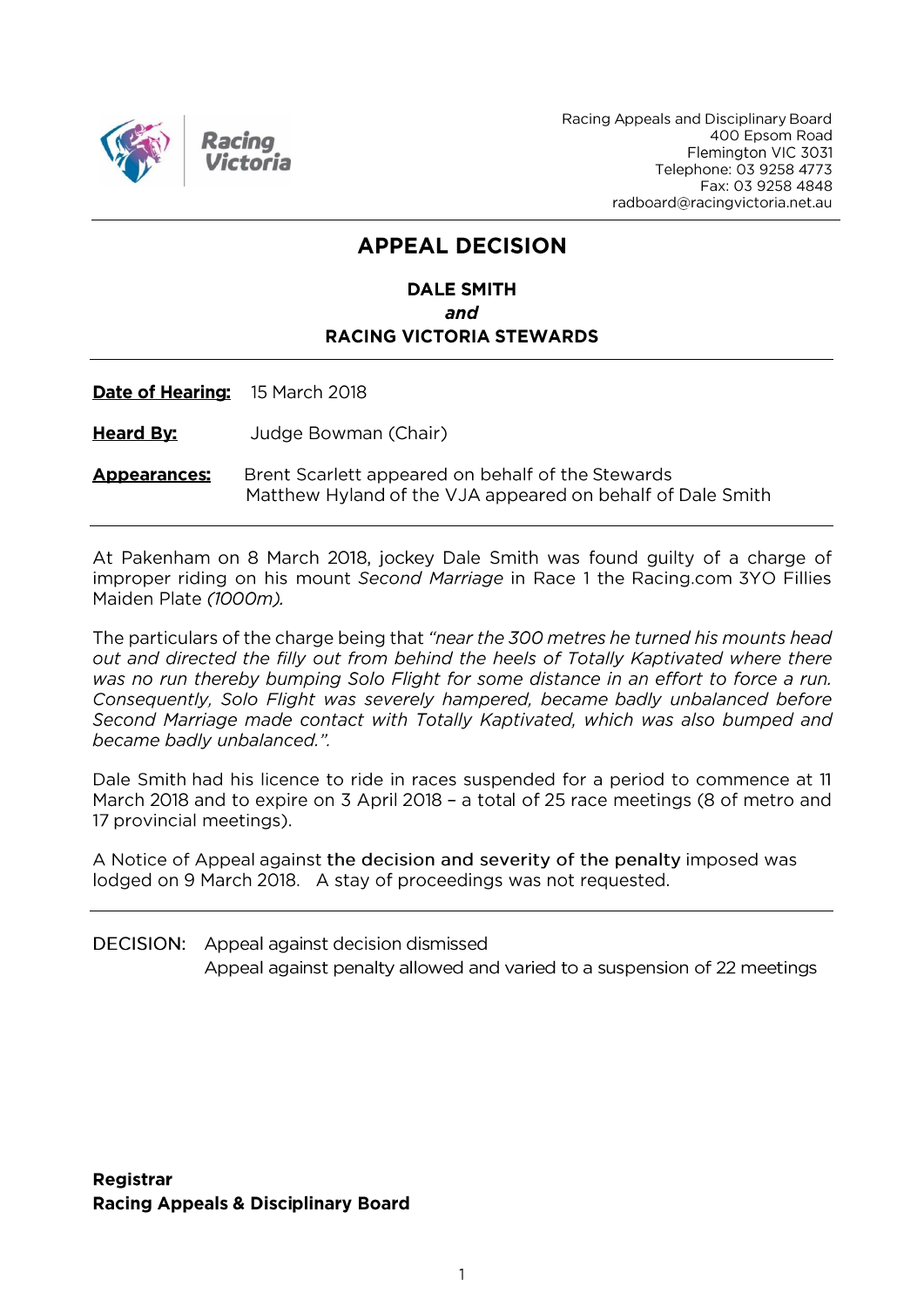# **TRANSCRIPT OF PROCEEDINGS**

#### **RACING APPEALS AND DISCIPLINARY BOARD**

\_\_\_\_\_\_\_\_\_\_\_\_\_\_\_\_\_\_\_\_\_\_\_\_\_\_\_\_\_\_\_\_\_\_\_\_\_\_\_\_\_\_\_\_\_\_\_\_\_\_\_\_\_\_\_\_\_\_\_\_\_\_\_

**HIS HONOUR JUDGE J. BOWMAN, Chairman**

**EXTRACT OF PROCEEDINGS**

**DECISION**

**DALE SMITH**

**and** 

## **RACING VICTORIA STEWARDS**

#### **RACING VICTORIA CENTRE, FLEMINGTON**

#### **THURSDAY, 15 MARCH 2018**

MR D. SMITH appeared on his own behalf, assisted by MR M. HYLAND

MR B. SCARLETT appeared on behalf of the RVL Stewards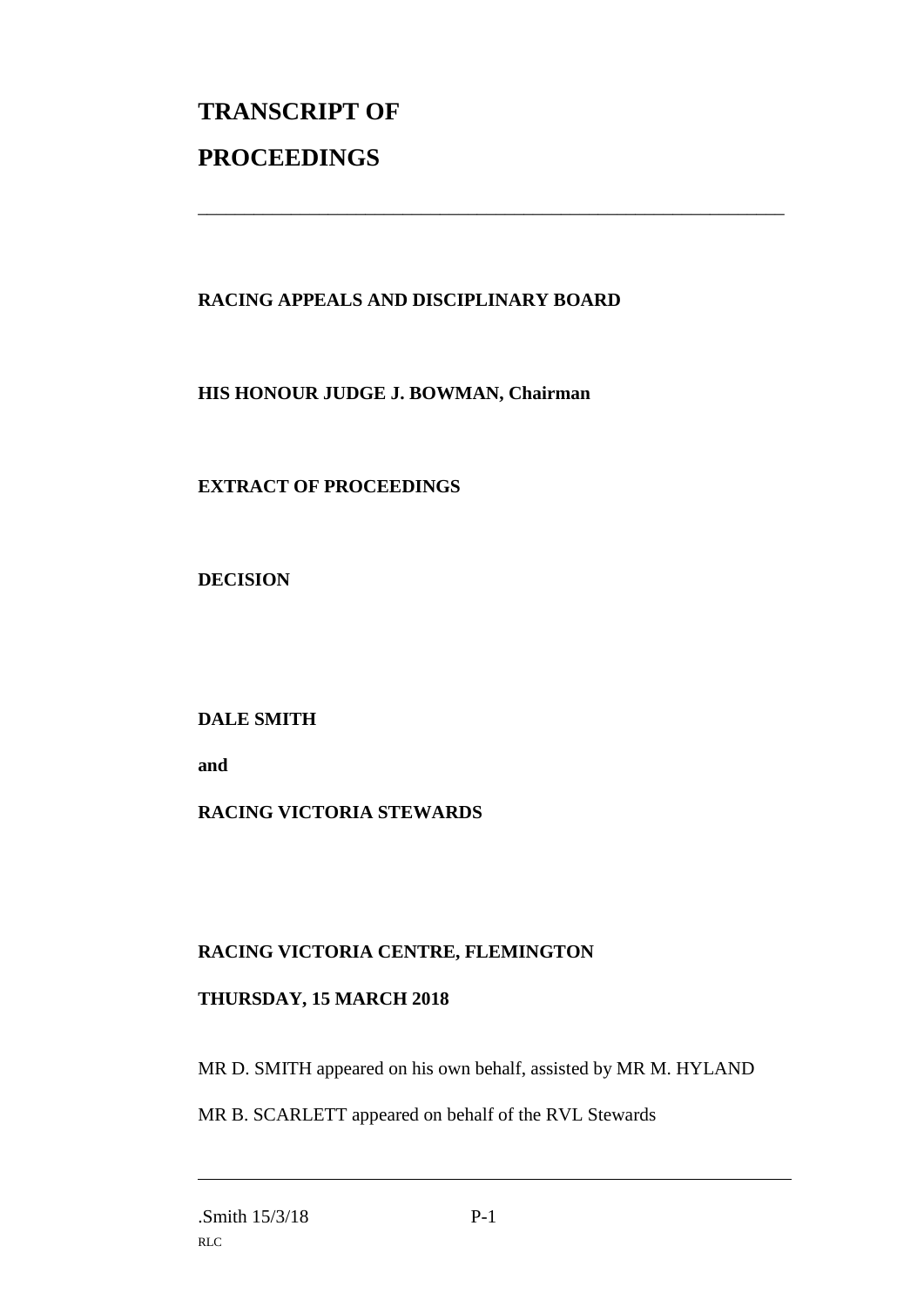CHAIRMAN: Mr Dale Smith, you have been charged with improper riding in breach of AR 137(a), in that in race 1 over 1000 metres at Pakenham on 8 March last, near the 300-metre mark you directed your mount, Second Marriage, out from behind Totally Kaptivated, ridden by Patrick Moloney, when there was no run. It is alleged that as a result, you bumped Solo Flight, ridden by Ryan Maloney, for some distance in an effort to force a run. Solo Flight was severely hampered and became unbalanced. Second Marriage also bumped Totally Kaptivated which also became unbalanced. In other words, it is alleged that you used your mount to force a run where none existed and caused the resultant interference.

The charge was found proven by the Stewards and you were suspended for 25 meetings. You are appealing against both the decision and the severity of the penalty. I have been able to view the video material several times. There is very noticeable interference, firstly to Ryan Maloney's mount, but then ultimately and to a lesser degree to Patrick Moloney's which was weakening.

I agree with what was put by Mr Hyland, assisting you, that Patrick Moloney had effectively dropped back into the space you had left on the rails as his mount weakened. You had been trapped behind him on the rails. You were going better than his mount and probably a little better than Ryan Maloney on your outside.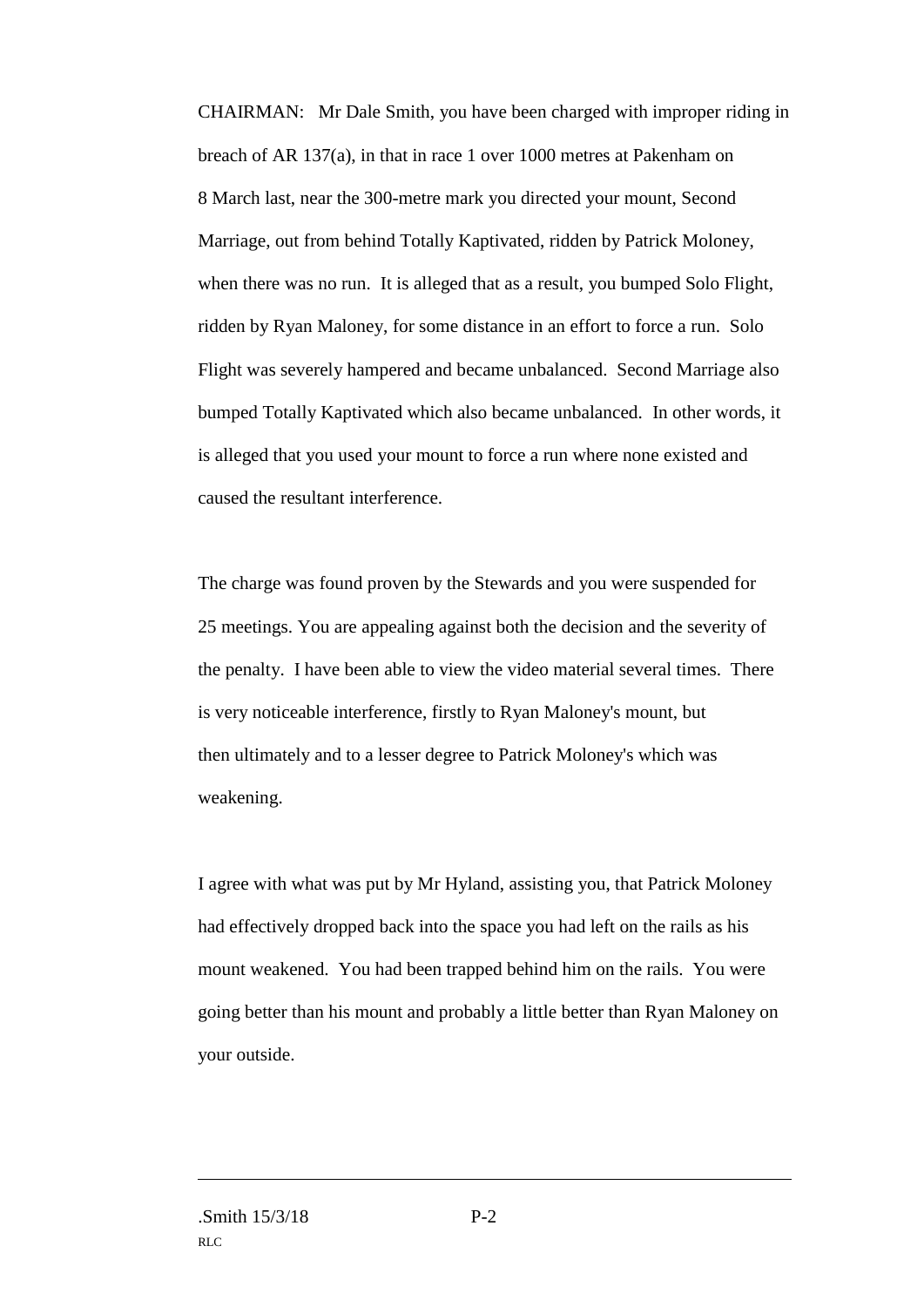However, the bottom line is that you used your mount in an attempt to get off the rails and force Ryan Maloney off his proper line. In my opinion, this was not just a misjudgment of the available space or general carelessness as to where horses were in your immediate vicinity. This was a deliberate move to use your horse to push Ryan Maloney off his line and three wide so you could get out from behind a weakening horse. In my opinion, that constitutes improper riding. You cannot use your horse effectively as a battering ram to push another horse off a line he is entitled to hold.

Perhaps the incident went on for longer than it might have, which was \*effectively 70 to 75 metres, because Ryan Maloney did not yield. He was entitled to do that, and in the meantime, Patrick Moloney's mount had weakened to your inside, so you could not go back to the rails. However, that is not really to the point. The essence of the improper riding was at the outset of your move. It was quite deliberate and intentional conduct designed to push Ryan Maloney off his line.

I will refer to some observations in an earlier case that I made concerning the ride of Damien Oliver on Happy Clapper in the 2017 Cox Plate and he was also charged with improper riding. Firstly, the standard of proof is that laid down in the well-known case of Briginshaw v Briginshaw. I must be and am comfortably satisfied that the charge has been proved, taking into account, amongst other matters, the gravity of the charge and the consequences which flow from the conviction. Secondly, improper riding involves an involvement of deliberate or conscious conduct which creates a danger or potential for